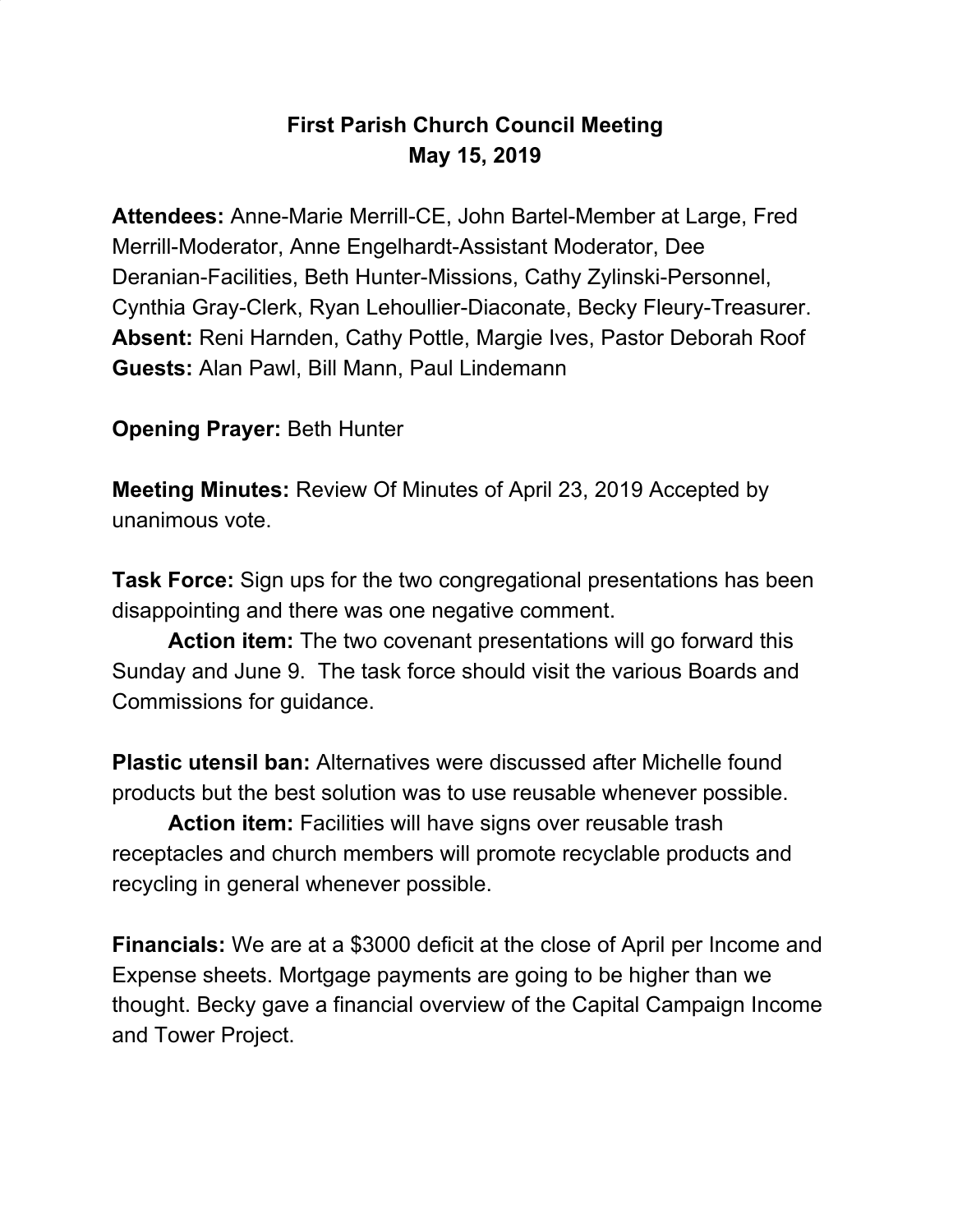**Action item:** Motion by Ryan and seconded by Beth to borrow from Facilities budget after maxing out the credit line and using the Friends money and to payback Facilities if possible. Unanimous vote.

**By laws review:** Each Council member reviewed, commented and made suggestions for possible revisions. Some of the discussion points included removing youth member, only have 2 at large members with two year terms and one renewal, shorter or longer officer terms, 15% recall vote, role of personnel and Council overlapping church employees performances, minor wording changes. Anne commented that the Bylaws committee is working hard and this project may take longer than previously anticipated.

**Action item:** Fred to correlate the suggestions and bring back to the Council.

**Pastors Report:** Deborah was not present but submitted her report in hard copy.

**Rehab Update:** Paul presented updates including pictures and flyers that he presented to KIT. Nutfield 300th is continuing to hold events. BAC continuing but weather continues to be an issue. Capital Campaign discussed-see further on.

**Action item:** Ongoing updates.

**Capital Campaign Suggestions:** Each Council member was asked to make suggestions how to raise additional monies to complete our rehab project. It was generally agreed that the Congregation needs an update and to weigh in with methods to increase financial contributions. Some other thoughts were a thermometer that people could see goals, products with logos, Donation wall, members who have businesses that may not have heard of the opportunity to assist, matching funds.

**Action Item:** Need a congregational meeting before summer starts whereby Paul and Becky will make presentations. This will occur June 9